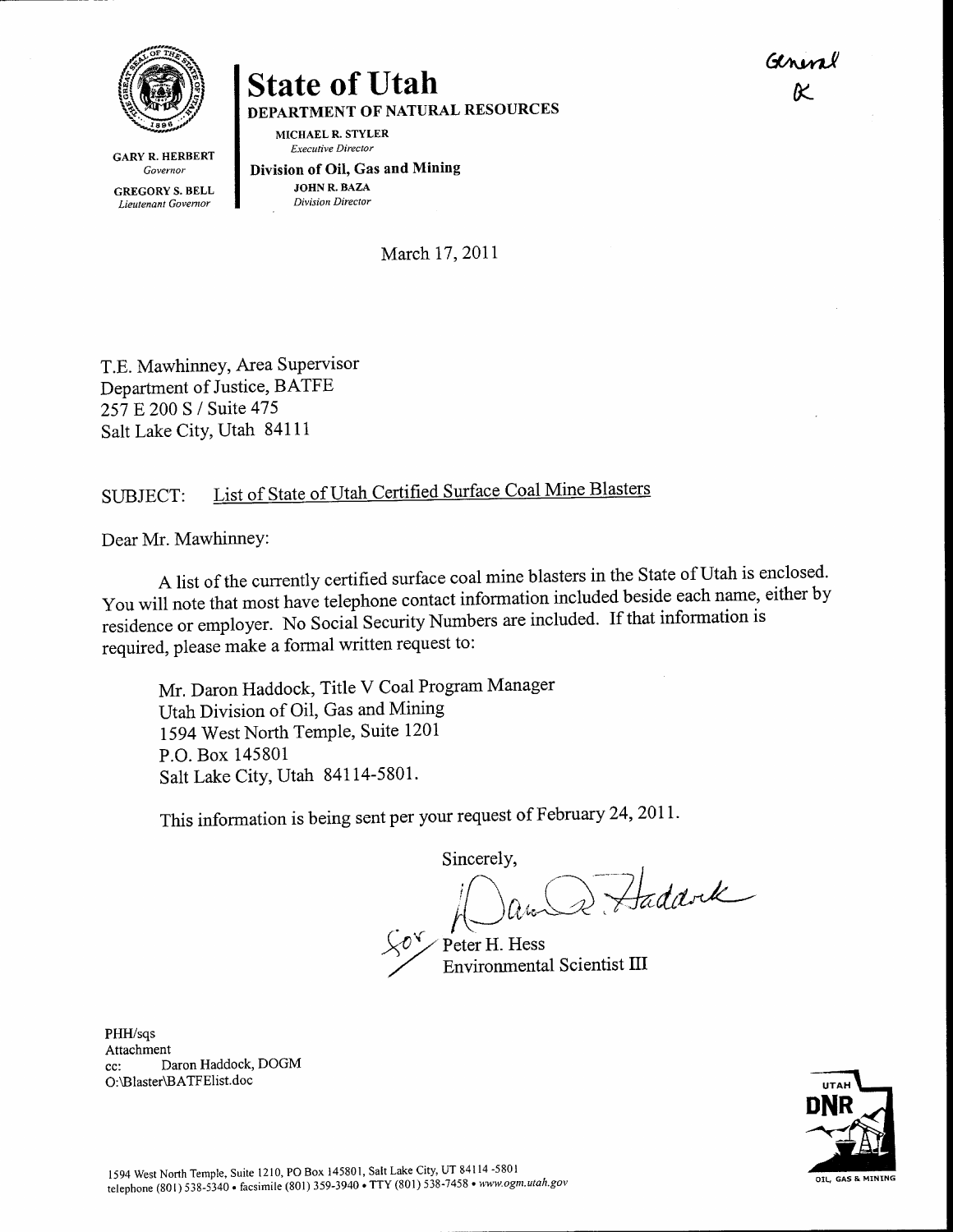1) Louis A. Amodt 2) J. Randall Harden 3) Peter H. Hess 4) Michael L. Davis 5) Paul K. Bown 6) Austin Quay Mecham 7) Rodger F. Goold 8) Paul G. Roper 9) James Reese 10) Justin Allred 11) Griffin Lund 12) Todd R. Poulsen

13) Greg Durand 14) Aaron G. Evans 15) William Date Sterrett 16) Ronald G. Lucero

17) Hugo Hernandez 18) Chad Horton

19) Clifford Shawn Baker

20) John Christensen

21) Scott Roundy 22) Ieremy Lamar Guymon 23) Kimball Rasmussen

24) Cody Johnson 25) Darrel Ogden 26) Ruth Andersen Utah Division of Oil, Gas and Mining 1594 West North Temple, Suite 1210 Salt Lake City, Utah 84114-5801

Canyon Fuel Company / SIJFCO Mine 597 South SR 24 Salina, Utah 84654

Canyon Fuel Company / Skyline Mine HC 35 / Box 380 Helper, Utah 84526

Boeing Company  $12000$  West  $12<sup>th</sup>$  Street Ogden, Utah 84404

Tiger Case Hole Services 2655 St. Louis Ave. Signal Hill, California 90755

Last Known Location in State of Alaska

Energy West Mining Company 31 North Main Huntington, Utah 84528

Nielson Construction Company 825 North Loop Road Huntington, Utah 84528

Salt Lake Seismic Services (801) 2s0-4088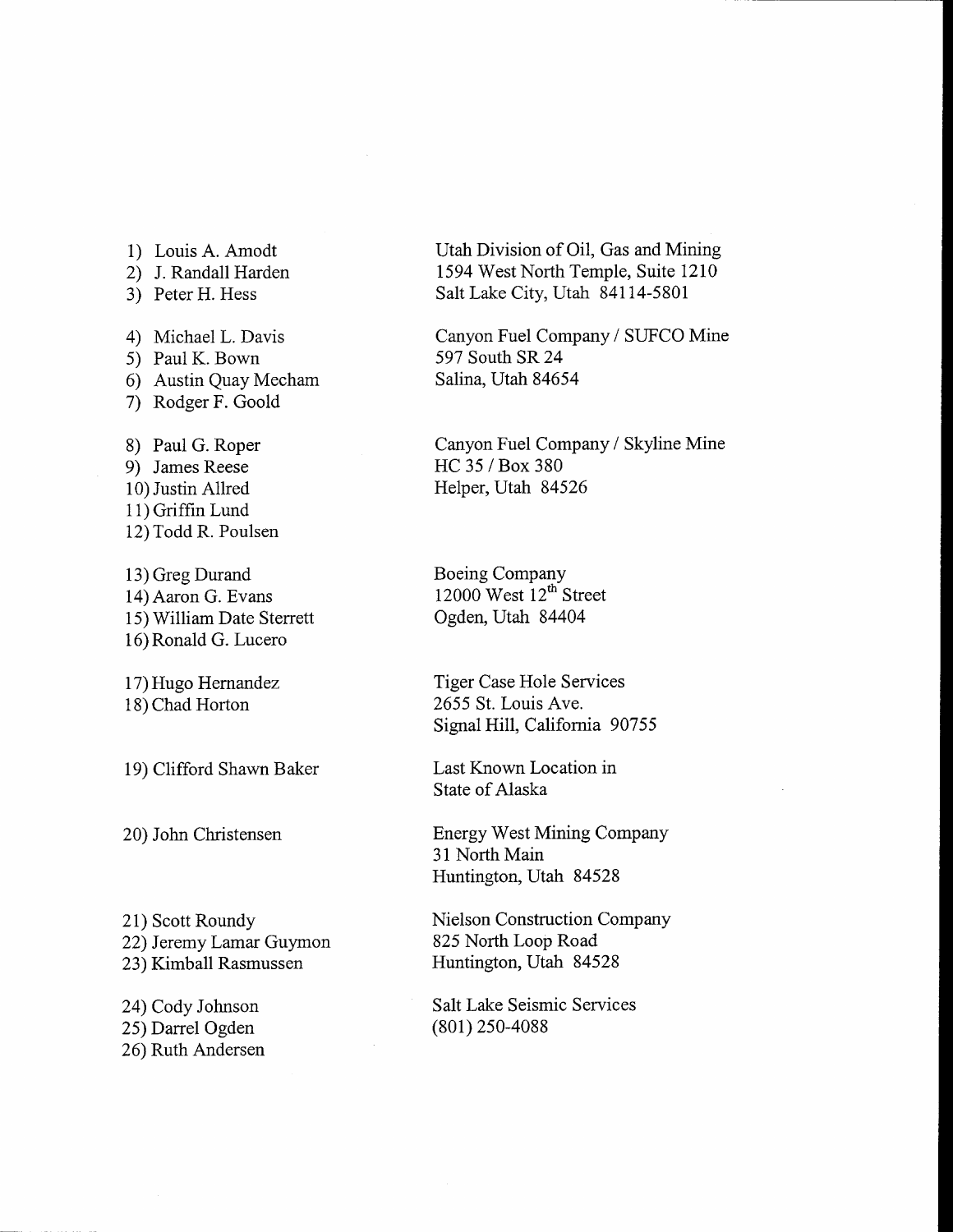## 27) Shawn Miller

28) Harry Hoover 29) Matthew L. Raddon 30) Kenneth L. McCoy 31) Brody Allred 32) Jesse Gordon 33) Ted R. Thomas 34) Keith Haycock 35) David Ames 36) Joshua Fredder 37) Jerry Clark 38) Ross Tabberer 39) Paul Schmiesing 40) Doug Lawley 41) Clement W. Bradley 42) Michael K. McCarter 43) Brian F. Loader

Becho Blasting / (801) 973-2035 <sup>1</sup>815 West Salt Lake City, Utah 84104

Intermountain West Energy P,O. Box 900518 Sandy, Utah 84092

UtahAmerican Energy, Inc. P.O. Box 910 East Carbon, Utah 84520 (435) 888-4000

DYNO Nobel, Inc. / (435) 259-7181 294 North 500 West Moab, Utah 84532

14 Orchard Way Moab, Utah 84532  $(435)$  259-7181

RR03 Box770 Wilburton, Oklahoma 74578  $(918)$  465-3405

University of Utah Mining Department 135 South 1460 East Room 313 Salt Lake City, Utah 84II2

Stemlock Inc. 1368 North 900 West Mapleton, Utah 84664 (801) s7r-0404